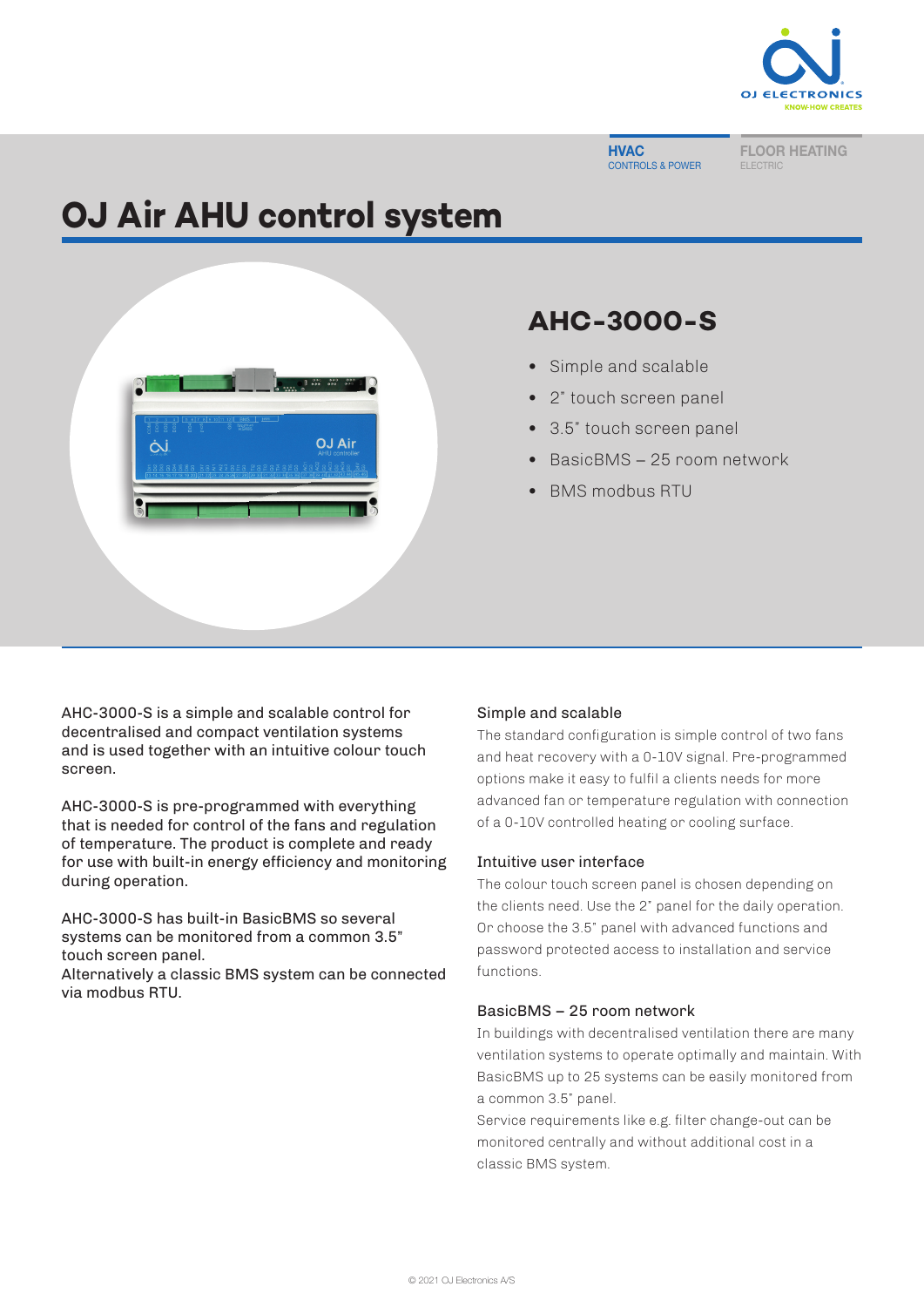# Built-in functions

# Air change

The fans are controlled as standard with a 0-10V signal and can be set to 3 different set points in %.

# **Temperature**

Supply air temperature can be set from 5 to 40°C. Room and extract air temperature can be set from 5 to 40°C. Temperature can be displayed as °C or °F.

# Timer operation and calendar

The built-in timer and weekly program can automatically change the fan set point 6 times a day with individual settings each day of the week.

Exceptions like e.g. vacation periods and holidays are set in the calendar function, which can handle 10 different time periods or repetitions.

# PIR input

Used when a connected PIR sensor needs to automatically start or increase ventilation when there are people present.

# Start input

Used if the fan needs to be started manually with a switch.

# Summer/Winter input

Used for control of the combination heating/cooling coil if there is e.g. a central heating pump in the building which produces heat in the winter and cooling in the summer.

# Summer nights cooling

The function automatically reduces the heat in the building with cold outside air during the night thereby resulting in increased comfort with low energy use.

# Free cooling

The function automatically utilises cold outside air for energy effective cooling.

# Fire & Smoke

The fans can be stopped by a smoke detector in the duct system. If there is a fire, the fans are individually controlled to a pre-installed set point in the range 0 to 100%.

# Languages

Danish, Norwegian, Swedish, English, Russian, Finnish German, Dutch, Polish, French, Italian, Spanish.

# Pre-programmed applications Extract air fan

# **Options**

# Fan regulation

- Pressure set point up to 1000 Pa
- CO<sub>2</sub> set point up to 2000 ppm
- Moisture set point up to 100 %RH.

#### Filter

- Filter monitored with timer
- Filter monitored with pressure switch

# Supply Air Unit

# **Options**

Fan regulation

- Pressure set point up to 1000 Pa
- CO<sub>2</sub> set point up to 2000 ppm
- Moisture set point up to 100 %RH.

# Temperature regulation

- Constant supply air temperature
- Constant room temperature

# Heating/cooling coils

- Electrical heating coil
- or water heating coil
	- o capillary tube frost protection
	- o Return water frost protection
- or water cooling surface
- or combination water heating/cooling coil
	- o capillary tube frost protection
	- o Return water frost protection

# Filter

- Two filter stages monitored with timer
- Two filter stages monitored with pressure switch

# Rotor exchanger AHU

The rotor exchanger is controlled as standard with 0-10V signal and is used both for heating and cooling recovery.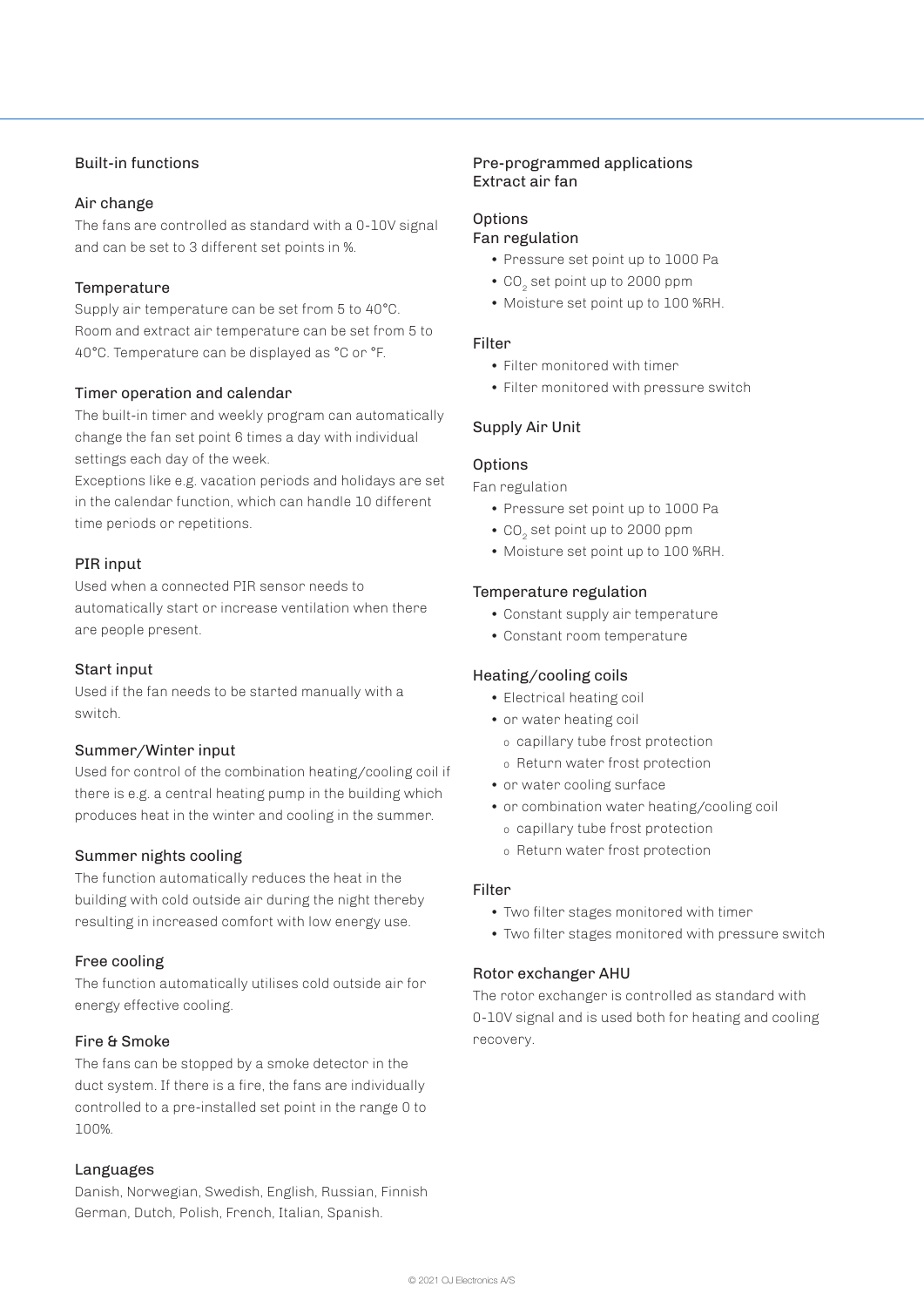# **Options**

Fan regulation

• The same as supply Air Unit

Temperature regulation

- Constant supply air temperature
- Constant extract air temperature
- Constant room temperature

Heating/cooling coils

• The same as supply Air Unit

Filter

• The same as supply Air Unit

# Counter flow heat exchanger AHU

The counter flow heat exchanger is controlled as standard with a 0-10V signal to a by-pass damper mounted in the by-pass duct from fresh air to supply air and is used both for heating and coolingrecovery. The exchanger is protected as standard against icing up by overriding the by-pass damper at low exhaust temperature.

# Options

• The same as the rotor exchanger AHU

# Cross exchanger AHU

The same functions as the counter flow heat exchanger AHU

# Mixed air AHU

The mixing dampers are controlled as standard with a 0-10V signal. Mixed air is used both for heating and cooling recovery.

# Options

• The same as the rotor exchanger AHU

Extract air fan







Rotor exchanger AHU



Counter flow heat exchanger AHU



Cross exchanger AHU



Mixed air AHU



BR1038A29b

BR1038A29b